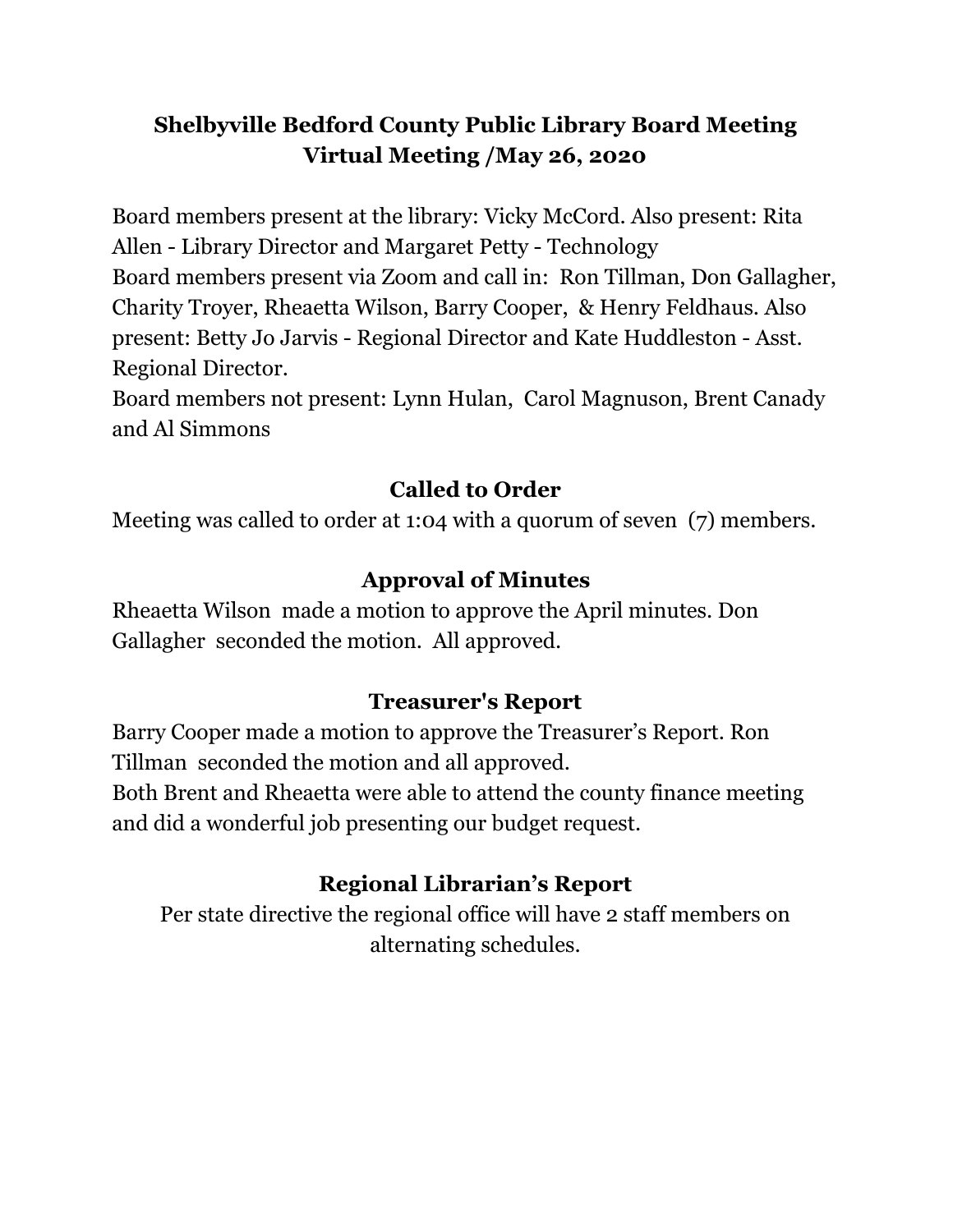### **Old Business**

Phase 2 reopening suggestions were brought to the board. Don Gallagher made the motion to begin phase 2 reopening procedures only when the staff felt comfortable moving forward. Henry Feldhaus seconded the motion and all agreed.

Making the library Fine Free, with the exceptions of hotspots and lost books, was brought back to the table. Rheaetta Wilson made the motion to be fine free until 12/31/2020. Henry Feldhaus seconded the motion and all agreed.

## **New Business**

Board members whose first term ends this fiscal year are: Brent Canady (will be returning), Don Gallagher (will be returning), and Charity Troyer (will be returning). Rheatta Wilson leaves us after serving 6 years on the board. Henry Feldhaus's board term will be up in November. The officers for 2020-2021 will be:

Chair Person: Brent Canady

Vice Chair Person: Vicky McCord

Secretary: Charity Troyer

Treasurer: needs to be filled

Charity Troyer made a motion to accept the slate of officers. Don Gallagher seconded the motion and all approved.

# **Friends of the Library**

Lynne Tolley will be asked to return as the speaker for the Friends Luncheon in October.